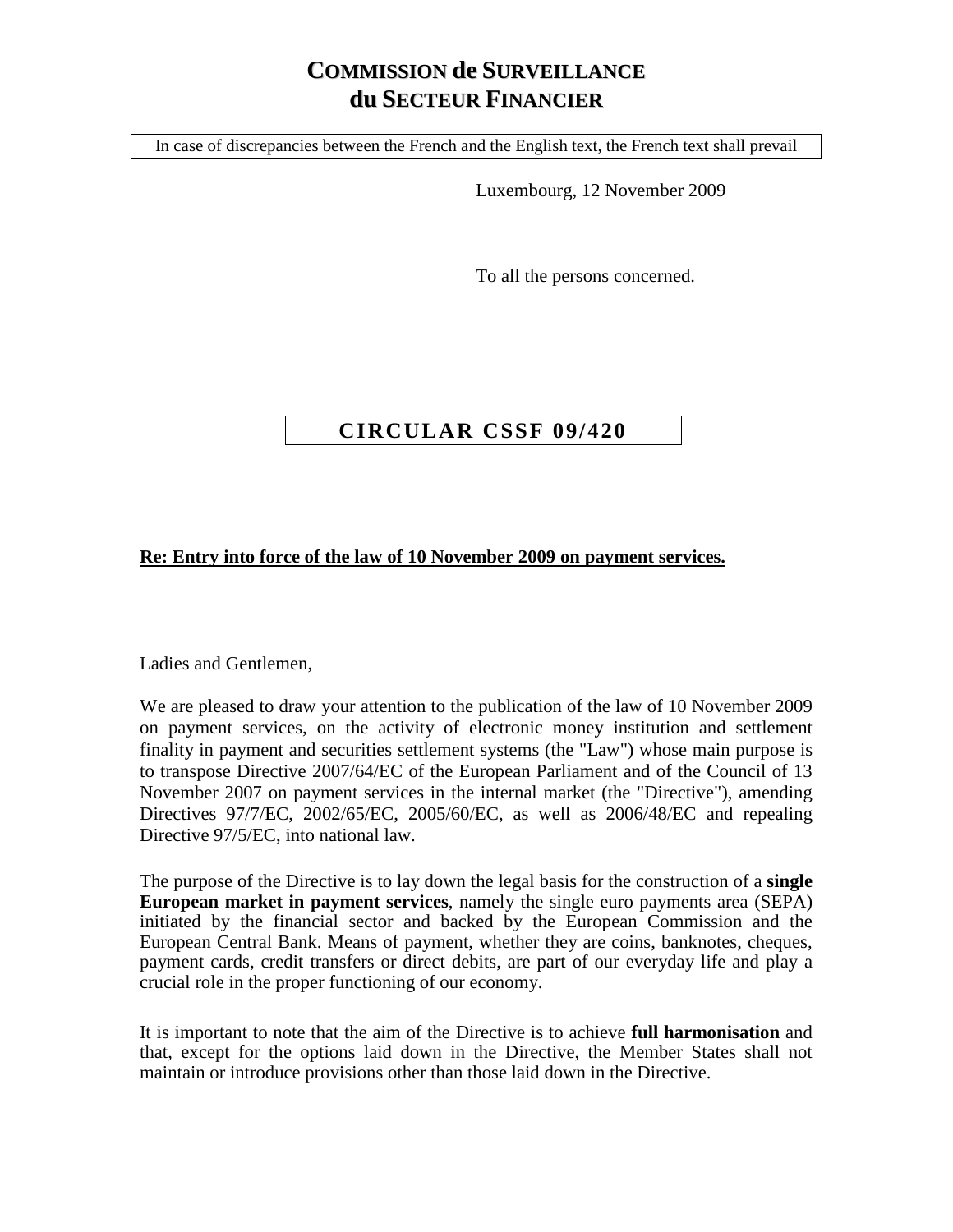For consistency purposes, the Law gathers all the legal provisions transposing Community texts relating to payments in a **single legal act**. It replaces the provisions of the law of 5 April 1993 on the financial sector, which transposed Directive 2000/46/EC of the European Parliament and of the Council of 18 September 2000 on the taking up, pursuit and prudential supervision of the business of electronic money institutions and Directive 98/26/EC of the European Parliament and of the Council of 19 May 1998 on settlement finality in payment and securities settlement systems.

In principle, the Law applies to all **means of payment**, including electronic payments but excluding payments executed in bank notes and coins.

The Law applies to all **payment service providers**. Besides the new category of payment institutions, these include credit institutions, electronic money institutions, post office giro institutions, central banks, Member States of the European Union, their regional and local authorities.

**All these payment service providers are required to comply with Titles III and IV of the Law. However, credit institutions, electronic money institutions as well as the Entreprise des Postes et Télécommunications are not required to be authorised under the new Law.** 

The Law introduces **a new status of financial institution, i.e. payment institutions**, and defines its **authorisation and operating requirements**. This category includes, among others, firms that provide payment services only on an incidental basis and that shall be named "hybrid payment institutions".

Article 2 of the Law provides that Titles I to IV, dealing with the definitions, scope, payment services providers, information requirements and rights and obligations of the users and providers of payment services, except for the chapter relating to electronic money institutions, shall apply to the services provided by a payment service provider located in Luxembourg.

The provisions of Titles III and IV apply to the payment services provided in Euro, in the currency of a Member State outside the eurozone and the currencies of the States of the European Economic Area (EEA), i.e. Liechtenstein (CHF), Norway (NOK) and Iceland  $(ISK).$ 

Article  $2(1)$  $2(1)$  $2(1)$  concerns "two-legged-in" operations<sup>1</sup> and mentions the four situations in which the payment service providers located in Luxembourg is required to comply with Titles III and IV. The only exception to this principle is Article 99 of the Law which refers to the value date and the availability of the funds which is also applicable to the payment operations where one of the payment service provider is located in a third country.

<span id="page-1-0"></span><sup>&</sup>lt;sup>1</sup> Both the payer's and payee's payment service providers are located in Luxembourg.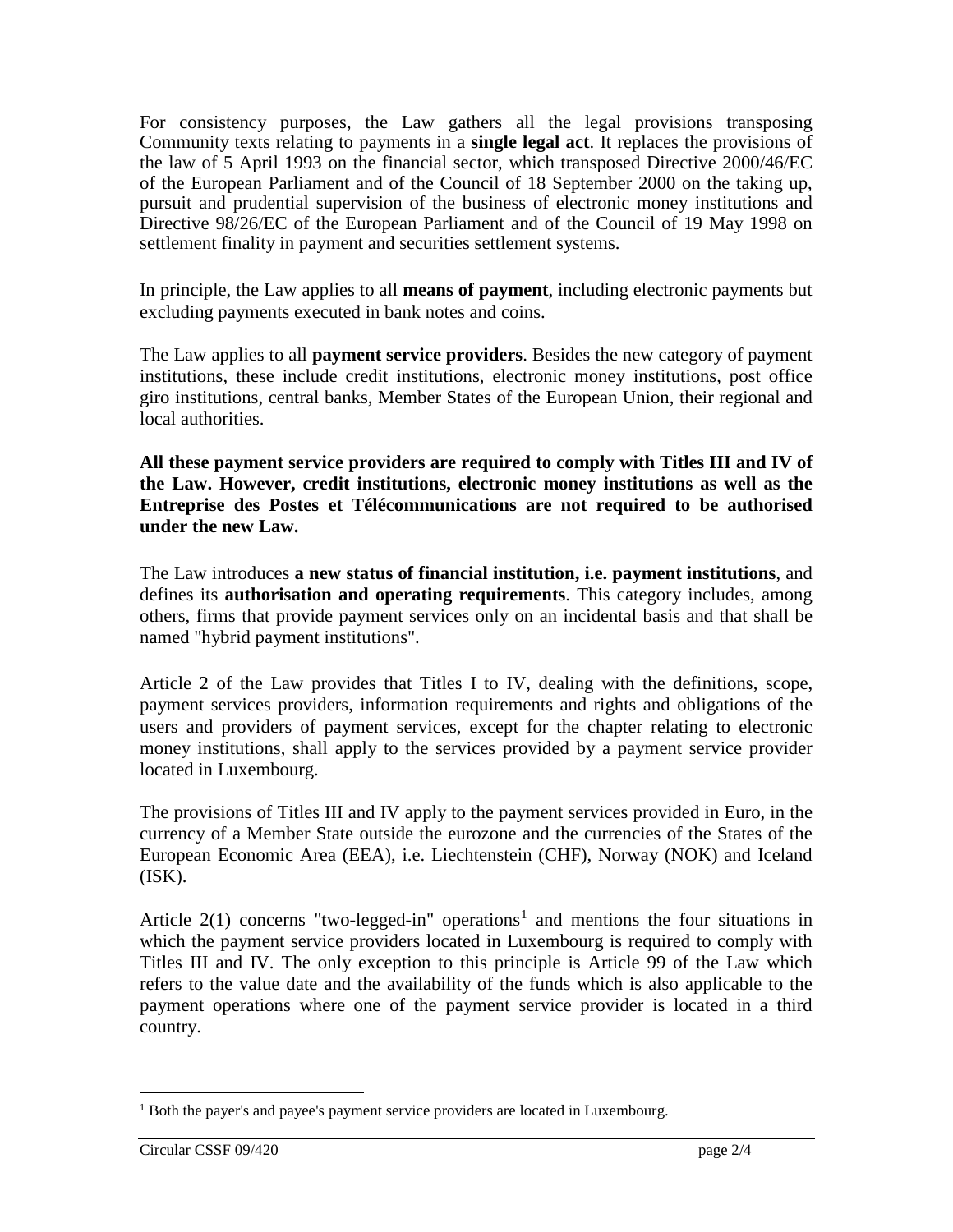Title III of the Law clearly defines the **information** that payment service providers must provide or make **available to users** of such services. Moreover, the Law distinguishes if the user makes a single payment transaction or a set of transactions presupposing the existence of a framework contract binding the user to the payment service provider. The parties may agree not to apply, in whole or in part, the provisions of Title III when the payment service user is not a consumer.

Title IV of the Law includes provisions relating to **rights and obligations in relation to the provision and use of payment services**. This Title reproduces Title IV of the Directive faithfully. The parties have a certain contractual freedom where the payment service user is not a consumer. In this event, the parties may decide not to apply or to only apply in part the provisions expressly listed in Article 78 relating to the scope of the provisions of Title IV of the Law.

With the entry into force of the Law, **the oversight of the payment and securities settlement systems** subject to the scope of Directive 98/26/EC was transferred from the CSSF to the Banque centrale du Luxembourg (the "BcL"). Consequently, operators of payment or securities settlement systems will no longer be subject to Ministerial authorisation nor to the prudential supervision of the CSSF<sup>[2](#page-2-0)</sup>. Moreover, the BcL is competent for the supervision of the payment instruments' security.

Section 5 of Title II of the Law on the **supervision of payment services** lays down that the competent authority for granting an authorisation to payment institutions is the Minister responsible for the Commission de Surveillance du Secteur Financier. The latter is competent for the supervision of payment institutions and compliance with Titles III and IV by payment service providers located in Luxembourg, including by persons benefiting from the waiver under Article  $48<sup>3</sup>$  $48<sup>3</sup>$  $48<sup>3</sup>$  of the Law, as well as by Luxembourg branches of payment service providers whose home Member State is a Member State other than Luxembourg and by agents set up in Luxembourg which these payment institutions engage.  $4$ 

As regards the **insolvency procedures** of payment institutions, the Law provides that they are subject to Council Regulation (EC) No 1346/2000 of 29 May 2000 on insolvency proceedings, as well as to ordinary law on bankruptcy, unless otherwise stipulated in Articles 40 to 44 of the Law. Section 6 of Title II refers both to payment institutions whose home Member State is Luxembourg and to Luxembourg branches of payment institutions whose registered office is located in a third country. The Law provides for a special regime for hybrid payment institutions<sup>[5](#page-2-3)</sup>.

Legal persons under Luxembourg law, that commenced the activities of payment institutions within the meaning of this Law before 25 December 2007 in accordance with

<span id="page-2-0"></span><sup>&</sup>lt;sup>2</sup> Article 28-1 of the Law of 5 April 1993 is repealed; as a consequence, the statuses of operators of payment or securities settlement systems are repealed as well.

<span id="page-2-1"></span><sup>3</sup> Exemptions under Article 48 are dealt with in the circular relating to the new

payment institutions.

<span id="page-2-2"></span> $4$  Article 58(1) of the Law.

<span id="page-2-3"></span><sup>5</sup> Articles 41 and 44 of the Law.